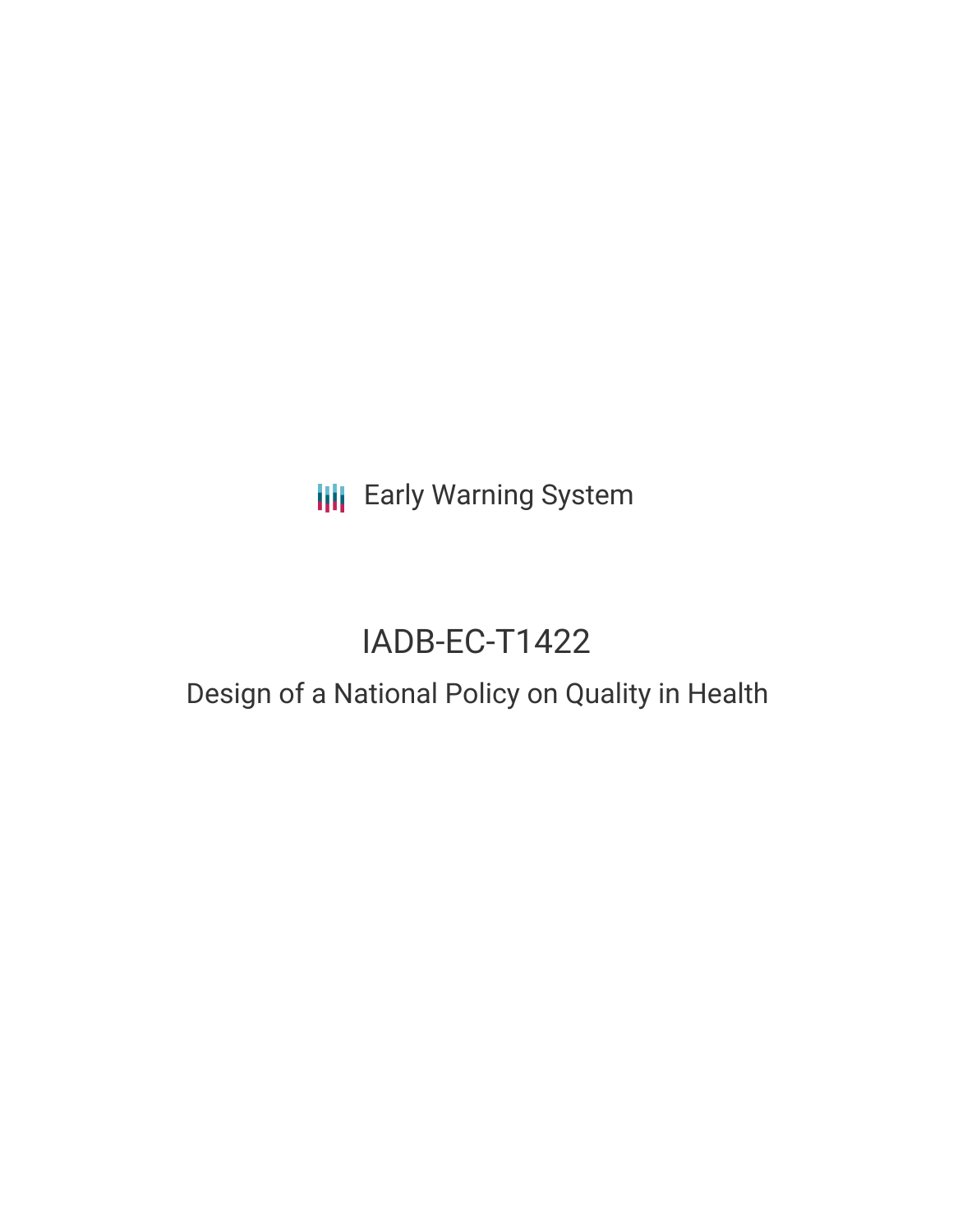

#### **Quick Facts**

| Countries                      | Ecuador                                     |
|--------------------------------|---------------------------------------------|
| <b>Financial Institutions</b>  | Inter-American Development Bank (IADB)      |
| Status                         | Approved                                    |
| <b>Bank Risk Rating</b>        | C                                           |
| <b>Voting Date</b>             | 2020-01-06                                  |
| <b>Borrower</b>                | Government of Ecuador                       |
| <b>Sectors</b>                 | Education and Health, Technical Cooperation |
| <b>Investment Amount (USD)</b> | $$0.40$ million                             |
|                                |                                             |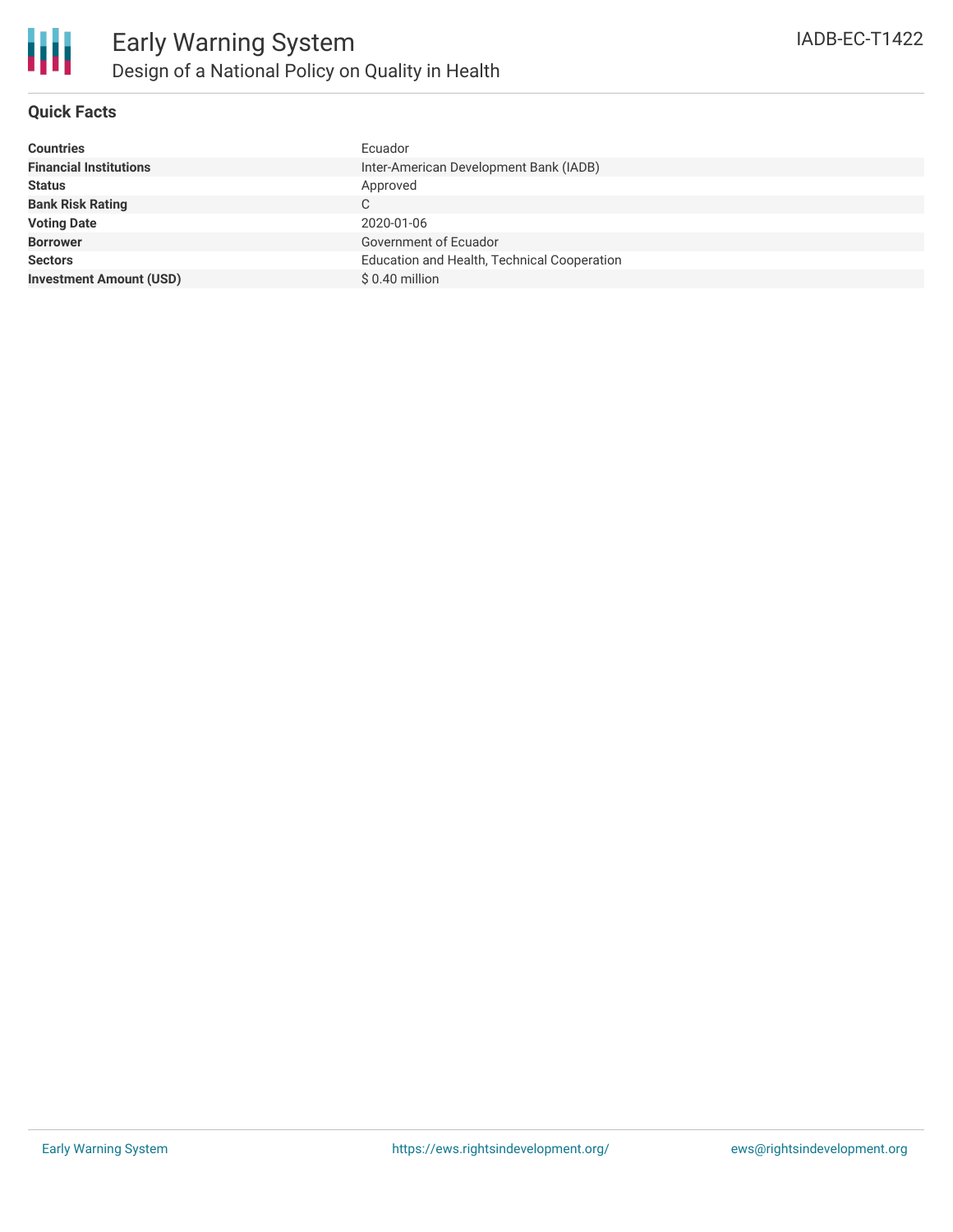



#### **Project Description**

Support the joint leadership in quality of the Ministry of Public Health (MSP) and the Agency for Quality Assurance in Health Services and Prepaid Medicine (ACESS), through the elaboration of a national policy on quality in health, continued quality improvement in health services offered by MSP, and the implementation of a collaboration plan between ACESS, the National Health Superintendency of Colombia and the Health Insurance Review and Assessment Service (HIRA) of South Korea.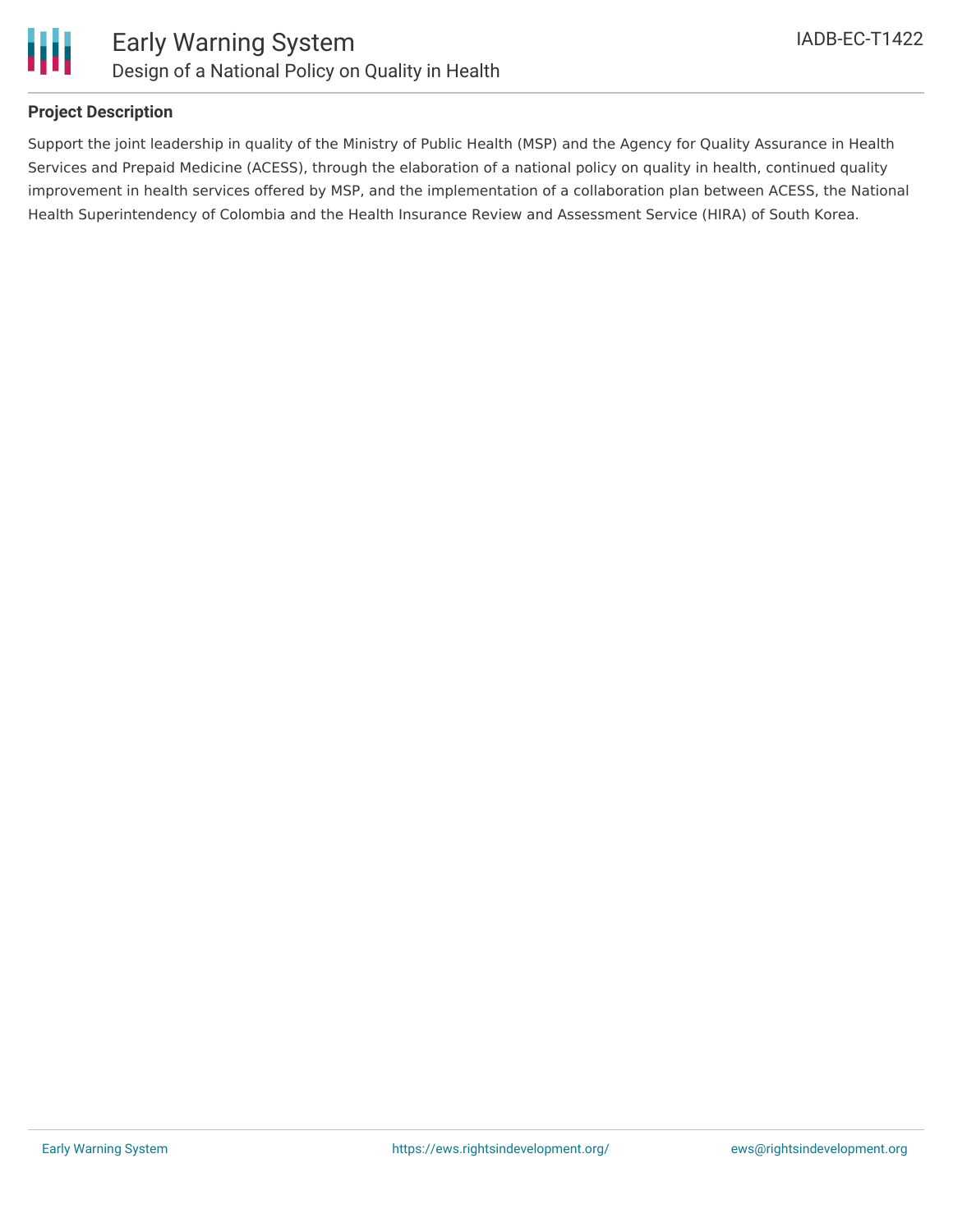

## Early Warning System Design of a National Policy on Quality in Health

#### **Investment Description**

• Inter-American Development Bank (IADB)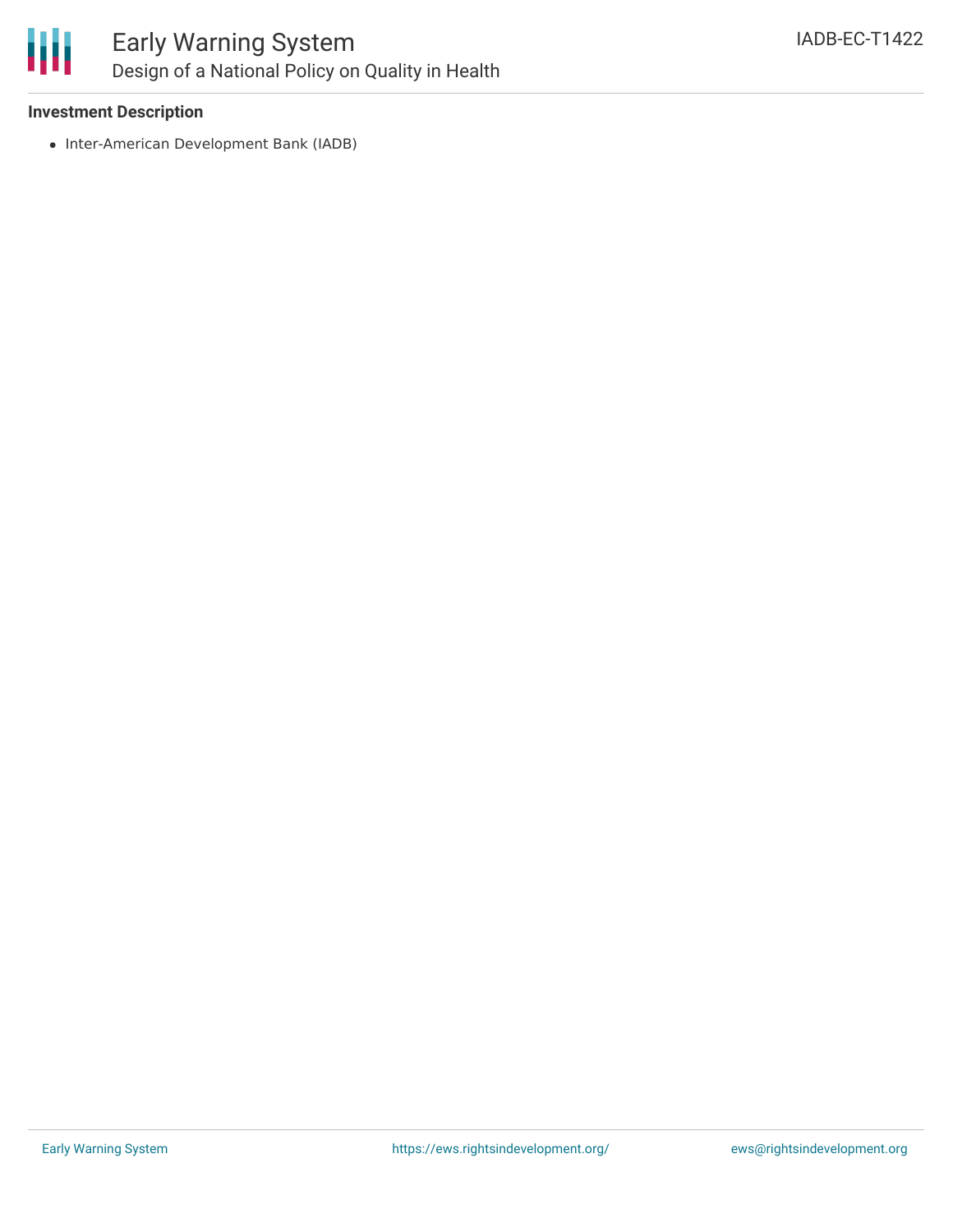#### **Contact Information**

#### ACCOUNTABILITY MECHANISM OF IADB

The Independent Consultation and Investigation Mechanism (MICI) is the independent complaint mechanism and fact-finding body for people who have been or are likely to be adversely affected by an Inter-American Development Bank (IDB) or Inter-American Investment Corporation (IIC)-funded project. If you submit a complaint to MICI, they may assist you in addressing the problems you raised through a dispute-resolution process with those implementing the project and/or through an investigation to assess whether the IDB or IIC is following its own policies for preventing or mitigating harm to people or the environment. You can submit a complaint by sending an email to MICI@iadb.org. You can learn more about the MICI and how to file a complaint at http://www.iadb.org/en/mici/mici,1752.html (in English) or http://www.iadb.org/es/mici/mici,1752.html (Spanish).